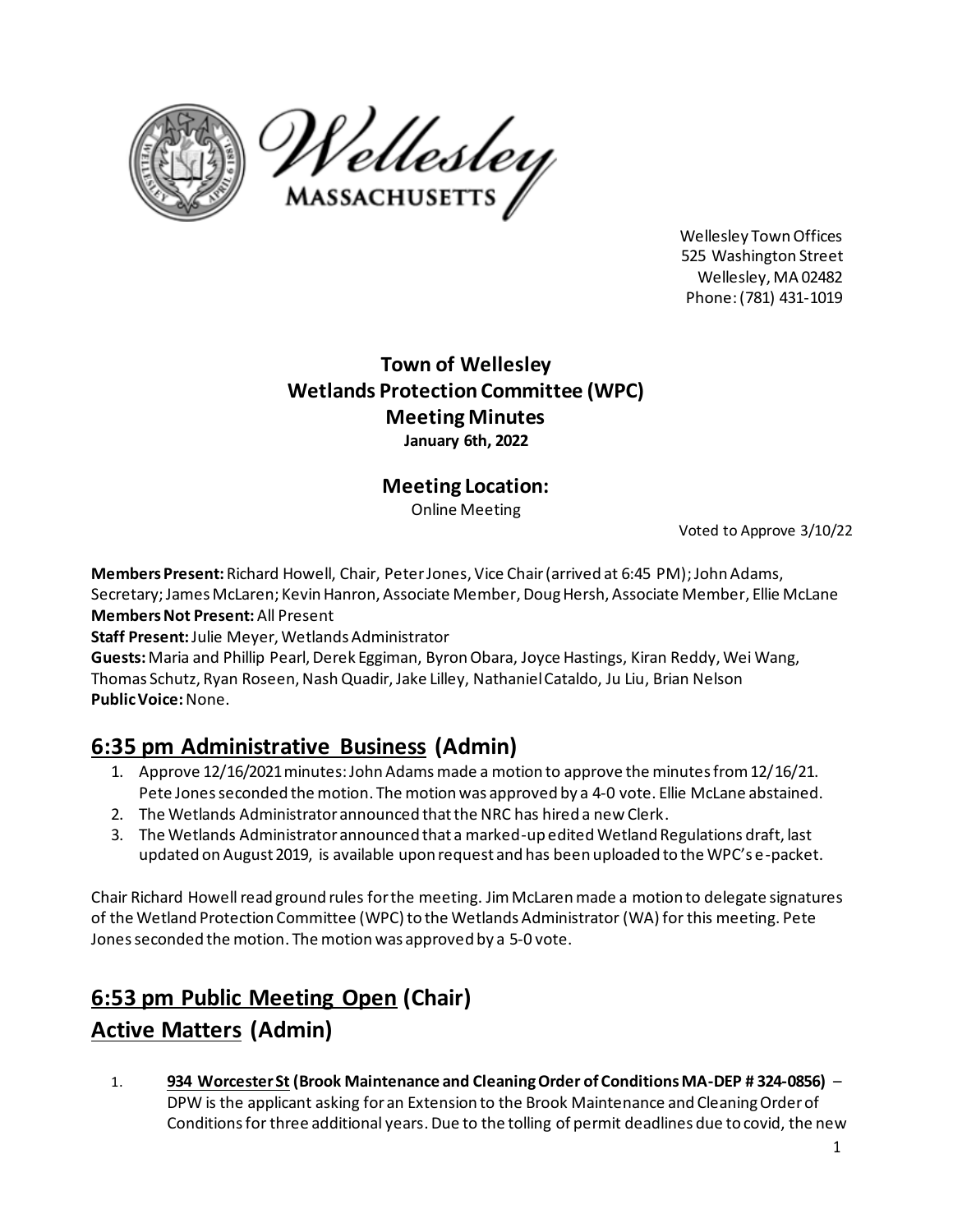expiration is now 1/2/2023. Pete Jones made a motion to extend the OOC until 1/2/2026. John Adams seconded the motion. The motion passed 5-0.

- 2. **934 Worcester St** (**and 21 Greylock Rd)** A second request from DPW, applicant, regarding the same permit as above is for the WPC to approve a Minor Plan Change to the Brook Maintenance and Cleaning Order of Conditions MA-DEP # 324-0856, to add two additional segments to the Brook Maintenance and Cleaning Order of Conditions. Pete Jones made a motion to approve it prior to a site visit to understanding conditions at 934 Worcester Street. Ellie McLane seconded the motion to approve. The motion passed 5-0. The WPC emphasized the need for DPW inform the Wetlands Protection Committee through its Administrator prior to commencing work, so as to allow for the possibility of input or comments by the WPC.
- 3. **132 GlenRd** A Notice of violation was delivered in person on December 30th by the Wetlands Administratorfor a sports court constructed without a permit. The Administrator also performed a site visit in the presence of the owners P. and M. Pearl. The Administrator reported that she saw no harm to the resource areas during her site visit, and that she felt the work would likely be permitted once stormwater impacts are communicated and mitigation proposed. The Administrator stated that the sports court is encroaching on the adjacent conservation property "A Patch of Land." The owners were present on Zoom. The owner stated that they had erroneously understood their property boundary stopped at the fence separating the two properties. Owners Phillip and Maria Pearl agreed to file an after the fact NOI by the April 21, 2022 meeting. The WPC stated that fines may be issued if no Notice of Intent (NOI) is filed by this date. The owners agreed to work out the property line issue with the neighbors.
- 4. **1 Sunnyside Av** The Wetlands Administrator updated the WPC on the revised Enforcement Order adding new action steps to close out the EO related to removing the house collapse debris and improving erosion controls. The Administrator reminded the Committee that the original Enforcement Order circulated in March but was not ratified. In August, the WPC decided to revoke the OOC as work to clean up the site had not moved forward. Owner Nash Quadir was present on Zoom at the meeting and agreed to the revised timelines and action items attached to the EO. Elle McLane made a motion to withdraw the OOC since it no longer applies. Jim McLaren seconded the motion and it was approved by a 5-0 vote. Ellie McLane made a motion to ratify the Enforcement Order (EO). The motion was seconded by Pete Jones and approved by a 5-0 vote.

**\*Remaining Active Matters were postponed until the end of the Public Meeting.**

# **7:30 pm ‐ Official Start Public Meeting Open (Chair)**

#### **7: 30 Public Voice** (Chair)

No one called in for Public Voice.

## **7:00 pm Public Hearings and Meetings (Committee)**

- **1. 15 The Waterway** (*cont*. NOI) MA-DEP #324-0964 Applicant: M. Quinn; construction of a new singlefamily home in Riverfront Area (RFA) and Buffer Zone (BZ). **People Present:**No one **New Information:** None **Decision:** Continued at the request of the applicant to January 27<sup>th</sup> meeting. **Action Items:**Applicant is waiting on a Tree Protection Plan from arborist.
- **2. 165 Winding River Rd** (*cont.*NOI) MA-DEP #324-0987 Applicant: A. Boyne; install a pool, patio, pool house, retaining wall, and drainage system within the 100-ft Buffer Zone.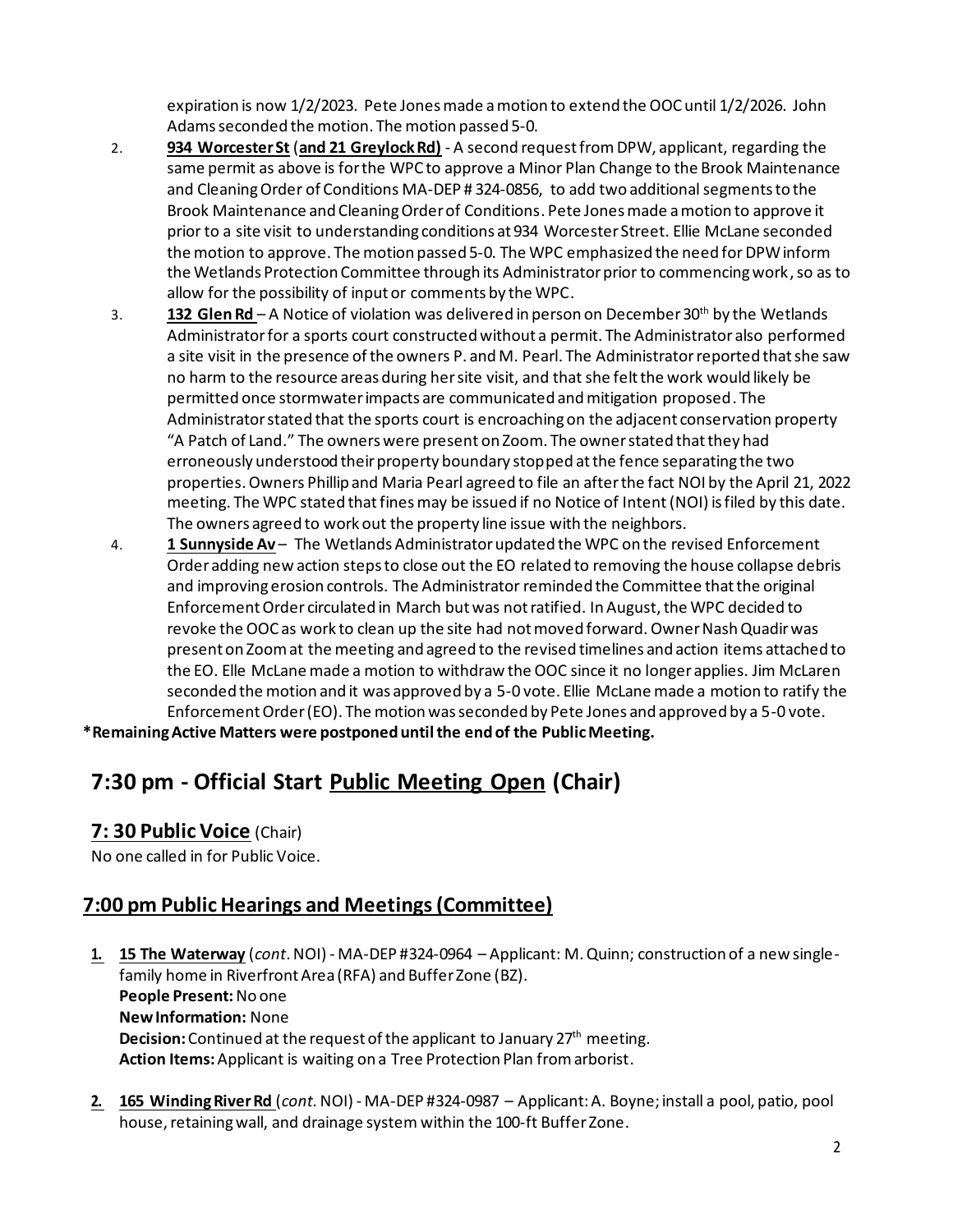**People Present:** Tom Schutz, Goddard Consulting **New Information:** None

**Discussion:** The WPC asked if stormwater overflow from the proposed pool will enter the wetland area. **Decision:** Continued to the January 27<sup>th</sup> meeting.

**Actions:**

- Applicant to submit an updated stormwater analysis that uses the rainfall data
- Applicant to provide engineer's opinion on whether the pool could overflow and if so if it would reach the wetland.

**3. 47 Martin Rd** (*cont.*NOI) - MA-DEP #324-0990- Applicant: W. Wang; to construct an addition and expand garage within 100-ft Buffer Zone, 25-ft No-Disturbance Zone, and Riverfront Area. **People Present:**Joyce Hastings, GLM Engineering Consultants, Wei Wang **New Information:** OOC was reviewed and agreed to by the applicant.

**Decision:** Jim McLaren made a motion to approve the project under both the Massachusetts Wetlands Protection act and the Wellesley Wetlands Protection Bylaw and issue the OOC. Pete Jones seconded the motion and it was approved by a 5-0 vote.

**Action Items:** WA to issue the OOC.

**4. 42 Earle Rd** (**new**NOI) - MA‐DEP #324‐0992‐ Applicant: K. and L. Lynch; for a tear-down and rebuild of an existing single-family house with an associated deck, two porches, and a terrace within Riverfront Area.

**People Present:**Ryan Roseen / Tom Roseen – Goddard Consulting

**New Information:** OOC did not get drafted, but there are no special conditions and the applicant agreed to accept standard boilerplate.

**Decision:** Pete Jones made a motion to approve the project under both the Massachusetts Wetlands Protection act and the Wellesley Wetlands Protection Bylaw and issue the OOC. John Adams seconded the motion and it was approved by a 5-0 vote.

**Action Items:** The Wetlands Administratorwill draft and issue an OOC.

**5. 24 Manor Av** (new COC) MA‐DEP #324‐0983 ‐ Applicant: I. Cedar; driveway resurfacing in RiverfrontArea within the 25-foot No-Disturbance Zone.

**People Present:**No one.

**New Information:** The WPC made a site visit and had no concerns.

**Decision:** Ellie McLane made a motion to approve the Certificate of Compliance (COC) under both the Massachusetts Wetlands Protection act and the Wellesley Wetlands Protection Bylaw and issue the OOC. Pete Jones seconded the motion and it was approved by a 5-0 vote. **Action Item:**WA to issue COC.

**6. 216 Winding River Rd** (new NOI) - MADEP # 324-0xya. Applicant: K. Reddy and A. Mani; construction of additions, patios, pool, small floating dock, driveway replacement in Buffer Zone, Riverfront, Bank, Bordering Vegetated Wetlands, and Bordering Land Subject to Flooding along

the Charles River.

**People Present:** Bryan Obara, Jake Lilley, Kiran Reddy, Nathanial Cataldo

**New Information:** Project presented. WPC asked if the pool could be moved towards the middle of the property to save some mature oak trees. The Wetlands Administrator will review a previous Order of Conditions to determine if there was a Condition in Perpetuity to prohibit cumulative impact of the Riverfront Area.

**Decision:** Continued to January 27<sup>th</sup> meeting.

**Action Item:**Applicant to review plans and information WA uncovers.